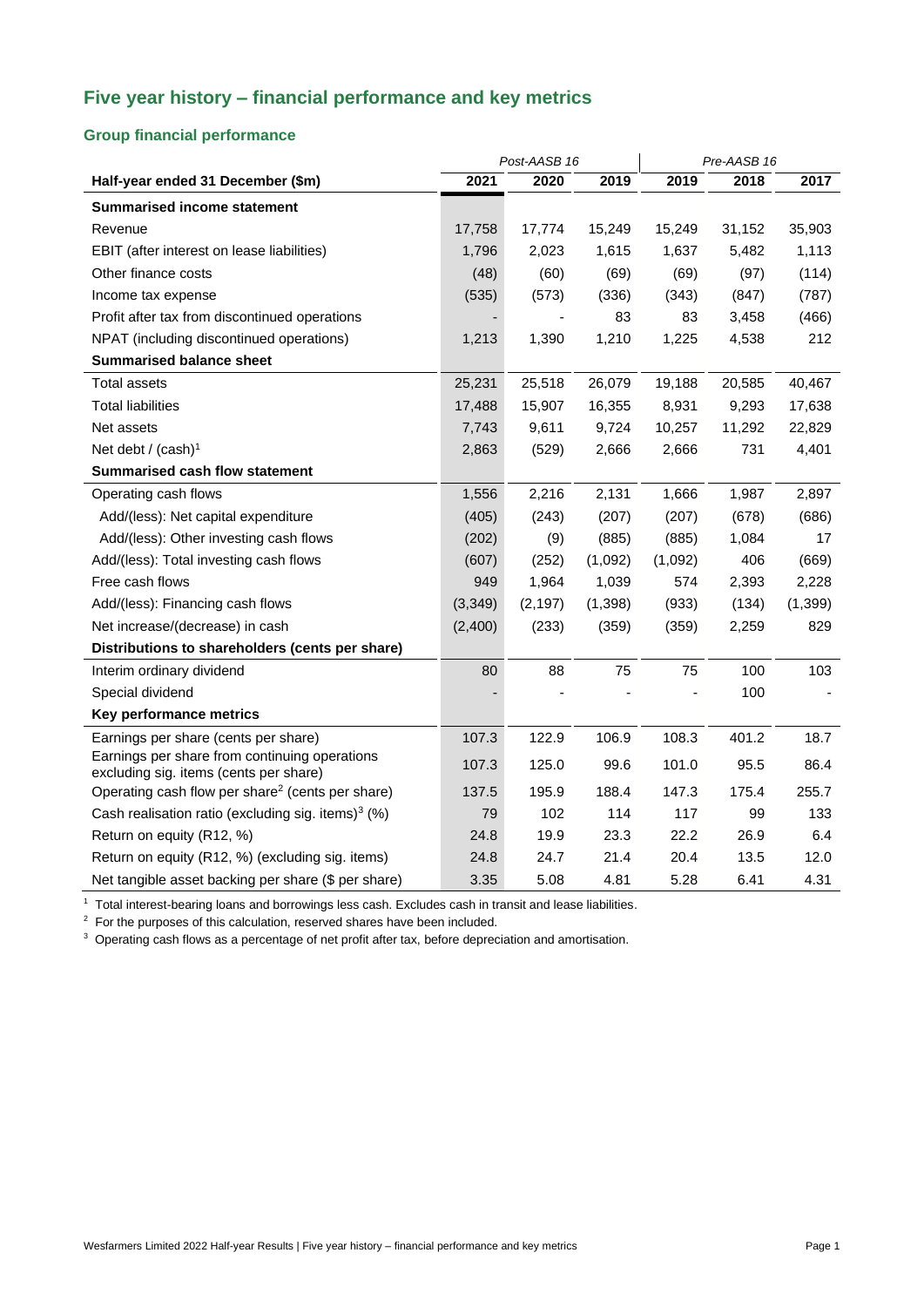#### **Divisional key performance metrics**

|                                               | Post-AASB 16 |       |         | Pre-AASB 16 |                              |       |  |
|-----------------------------------------------|--------------|-------|---------|-------------|------------------------------|-------|--|
| Half-year ended 31 December (\$m)             | 2021         | 2020  | 2019    | 2019        | 2018                         | 2017  |  |
| <b>Bunnings</b>                               |              |       |         |             |                              |       |  |
| Revenue                                       | 9,209        | 9,054 | 7,276   | 7,276       | 6,909                        | 6,566 |  |
| EBITDA <sup>1</sup>                           | 1,677        | 1,669 | 1,316   | 1,059       | 1,027                        | 953   |  |
| Depreciation and amortisation                 | (362)        | (337) | (321)   | (98)        | (95)                         | (89)  |  |
| Interest on lease liabilities                 | (56)         | (58)  | (57)    |             |                              |       |  |
| EBT <sup>1</sup>                              | 1,259        | 1,274 | 938     | 961         | 932                          | 864   |  |
| EBT margin <sup>1</sup> $(\%)$                | 13.7         | 14.1  | 12.9    | 13.2        | 13.5                         | 13.2  |  |
| ROC <sup>1</sup> (R12, %)                     | 79.0         | 76.6  | 51.5    | 52.2        | 50.2                         | 47.0  |  |
| Capital expenditure (cash basis)              | 196          | 219   | 269     | 269         | 240                          | 275   |  |
| Total sales growth (%)                        | 1.7          | 24.3  | 5.3     | 5.3         | 5.5                          | 10.0  |  |
| Total store sales growth <sup>2</sup> (%)     | 1.0          | 24.8  | 5.8     | 5.8         | 5.5                          | 10.1  |  |
| Store-on-store sales growth <sup>2</sup> (%)  | 1.5          | 27.7  | 4.7     | 4.7         | 4.0                          | 9.0   |  |
| Online penetration (%)                        | 4.3          | 3.1   | 0.4     | 0.4         | n.r.                         | n.r.  |  |
| Safety (R12, TRIFR)                           | 12.5         | 10.0  | 10.4    | 10.4        | 12.0                         | 15.8  |  |
| Scope 1 and 2 emissions, Mkt-Based (kt)       | 54           | 54    | n.r.    | n.r.        | n.r.                         | n.r.  |  |
| Scope 1 and 2 emissions, Location-Based (kt)  | 107          | 115   | 130     | 130         | n.r.                         | n.r.  |  |
| <b>Kmart Group</b>                            |              |       |         |             |                              |       |  |
| Revenue <sup>3</sup>                          | 4,917        | 5,441 | 4,990   | 4,990       | 4,754                        | 4,769 |  |
| EBITDA <sup>3,4</sup>                         | 483          | 818   | 687     | 453         | 492                          | 518   |  |
| Depreciation and amortisation <sup>3</sup>    | (260)        | (283) | (292)   | (108)       | (99)                         | (103) |  |
| Interest on lease liabilities                 | (45)         | (48)  | (52)    |             | $\qquad \qquad \blacksquare$ |       |  |
| EBT <sup>3,4</sup>                            | 178          | 487   | 343     | 345         | 393                          | 415   |  |
| EBT margin $3,4$ (%)                          | 3.6          | 9.0   | 6.9     | 6.9         | 8.3                          | 8.7   |  |
| ROC <sup>3,4,5</sup> (R12, %)                 | 24.5         | 35.5  | 25.1    | 25.2        | 34.4                         | 26.2  |  |
| Capital expenditure <sup>3</sup> (cash basis) | 81           | 81    | 80      | 80          | 121                          | 201   |  |
| Safety (R12, TRIFR)                           | 8.6          | 10.6  | 16.0    | 16.0        | 21.0                         | 24.2  |  |
| Scope 1 and 2 emissions, Market-Based (kt)    | 121          | 132   | n.r.    | n.r.        | n.r.                         | n.r.  |  |
| Scope 1 and 2 emissions, Location-Based (kt)  | 136          | 143   | 154     | 154         | n.r.                         | n.r.  |  |
| Kmart (excludes KTAS from 2018)               |              |       |         |             |                              |       |  |
| - Total sales growth <sup>6</sup> (%)         | (4.7)        | 7.1   | 7.6     | 7.6         | 1.0                          | 8.6   |  |
| - Comparable sales growth <sup>6</sup> (%)    | (6.4)        | 9.1   | $5.5\,$ | 5.5         | (0.6)                        | 5.4   |  |
| - Online penetration (%)                      | 14.3         | 8.7   | 3.7     | 3.7         | n.r.                         | n.r.  |  |
| <b>Target</b>                                 |              |       |         |             |                              |       |  |
| - Total sales growth <sup>6</sup> (%)         | (23.6)       | 2.3   | (4.3)   | (4.3)       | 0.3                          | (6.2) |  |
| - Comparable sales growth <sup>6</sup> (%)    | 6.0          | 13.0  | (2.3)   | (2.3)       | 0.5                          | (6.5) |  |
| - Online penetration (%)                      | 26.9         | 15.9  | 6.9     | 6.9         | n.r.                         | n.r.  |  |
| Catch                                         |              |       |         |             |                              |       |  |
| - Gross transaction value growth (%)          | 1.0          | 95.6  | 21.4    | 21.4        | n.r.                         | n.r.  |  |

n.r. = not reported

1 Includes net property contribution for 2021 of \$41 million; 2020 of \$1 million; 2019 of \$22 million post-AASB 16 (\$42 million pre-AASB 16); 2018 of \$51 million; and for 2017 of \$30 million.

2 Includes cash, trade and online sales, excludes property income and sales related to Trade Centres, 'Frame and Truss', Adelaide Tools and Beaumont Tiles.

<sup>3</sup> 2017 and 2018 includes KTAS.

<sup>4</sup> Earnings excludes pre-tax restructuring costs and provisions in 2020 (\$34 million) and 2016 (\$13 million) and pre-tax non-cash impairments relating to Target in 2017 (\$306 million). 2019 includes \$9 million of payroll remediation costs relating to Target.

<sup>5</sup> ROC includes the impact of lower capital employed as a result of non-cash impairments relating to Target in 2017 (\$306 million).

<sup>6</sup> Based on retail periods (rather than Gregorian reporting).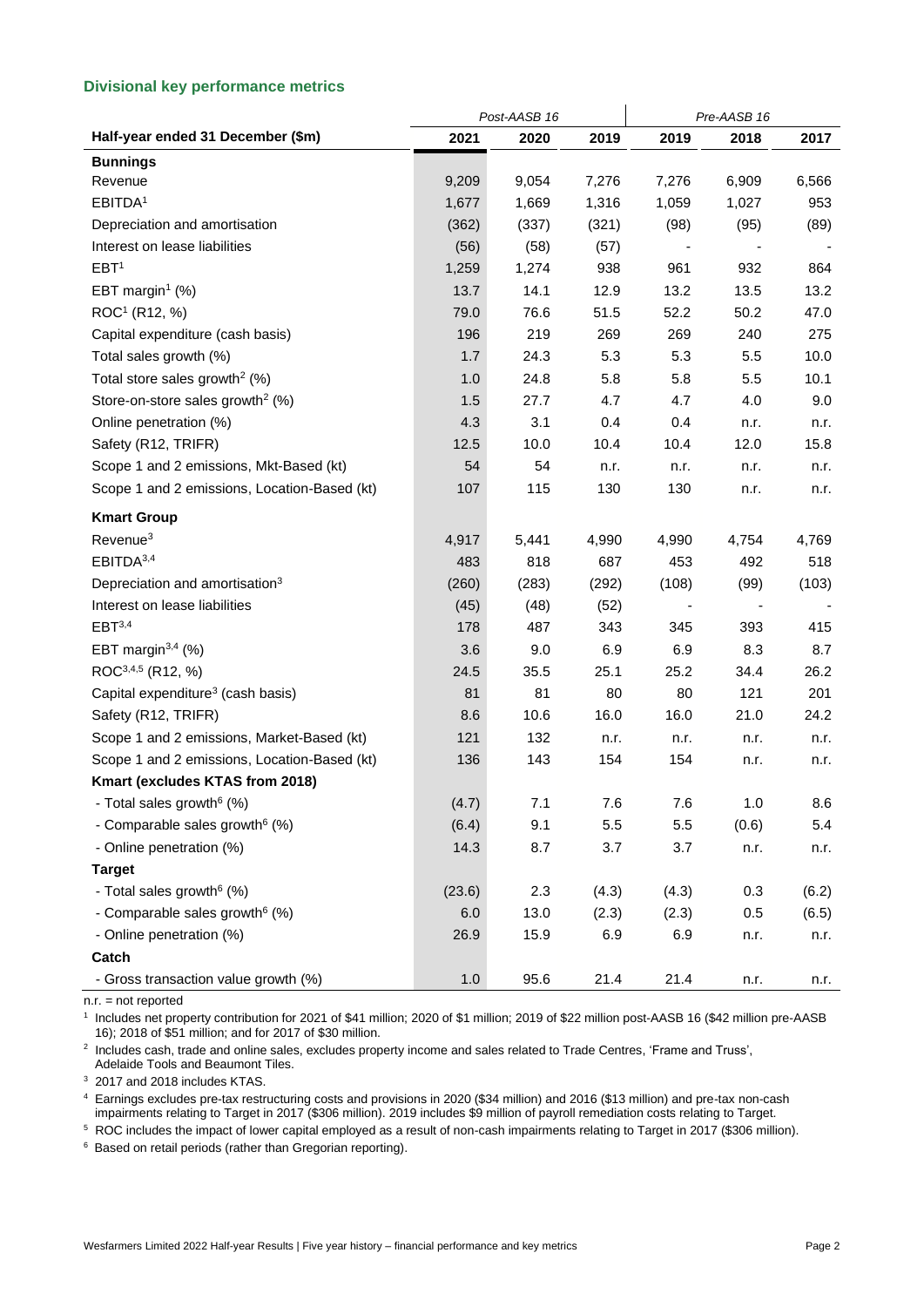#### **Divisional key performance metrics (continued)**

| Half-year ended 31 December (\$m)<br>2021<br>2020<br>2018<br>2019<br>2019         | 2017  |
|-----------------------------------------------------------------------------------|-------|
|                                                                                   |       |
| <b>Officeworks</b>                                                                |       |
| Revenue<br>1,580<br>1,523<br>1,231<br>1,231<br>1,100                              | 1,017 |
| <b>EBITDA</b><br>90<br>142<br>156<br>137<br>94                                    | 80    |
| (55)<br>(48)<br>Depreciation and amortisation<br>(51)<br>(14)<br>(15)             | (12)  |
| Interest on lease liabilities<br>(5)<br>(5)<br>(7)                                |       |
| 82<br>82<br>79<br>76<br><b>EBT</b><br>100                                         | 68    |
| 5.2<br>$6.6\,$<br>6.7<br>6.4<br>6.9<br>EBT margin (%)                             | 6.7   |
| ROC (R12, %)<br>23.4<br>17.2<br>16.9<br>17.2<br>19.6                              | 15.7  |
| Capital expenditure (cash basis)<br>28<br>22<br>22<br>20<br>26                    | 11    |
| 23.6<br>11.5<br>8.2<br>Total sales growth (%)<br>3.7<br>11.5                      | 9.8   |
| Online penetration (%)<br>46.0<br>37.1<br>29.7<br>29.7<br>n.r.                    | n.r.  |
| Safety (R12, TRIFR)<br>11.0<br>5.5<br>7.3<br>7.1<br>7.1                           | 10.7  |
| Scope 1 and 2 emissions, Market-Based (kt)<br>15<br>17<br>n.r.<br>n.r.<br>n.r.    | n.r.  |
| Scope 1 and 2 emissions, Location-Based (kt)<br>18<br>20<br>22<br>22<br>n.r.      | n.r.  |
| <b>Chemicals, Energy and Fertilisers</b>                                          |       |
| 510<br>510<br>502<br>Chemicals revenue<br>642<br>489                              | 439   |
| 219<br>233<br>Energy revenue <sup>1</sup><br>252<br>206<br>219                    | 223   |
| 183<br>Fertilisers revenue<br>135<br>160<br>160<br>139                            | 102   |
| 830<br>Total revenue<br>1,077<br>889<br>889<br>874                                | 764   |
| EBITDA <sup>2</sup><br>262<br>202<br>214<br>212<br>226                            | 223   |
| Depreciation and amortisation<br>(43)<br>(42)<br>(41)<br>(38)<br>(36)             | (35)  |
| Interest on lease liabilities<br>(1)                                              |       |
| EBT <sup>2</sup><br>218<br>190<br>160<br>173<br>174                               | 188   |
| ROC <sup>2</sup> (R12, %)<br>18.1<br>26.7<br>26.7<br>28.2<br>19.6                 | 28.0  |
| ROC <sup>2</sup> (R12, %) (excluding ALM)<br>32.0<br>32.0<br>28.2<br>32.2<br>29.0 | 28.0  |
| Capital expenditure <sup>3</sup> (cash basis)<br>238<br>53<br>50<br>32<br>50      | 30    |
| 4.2<br>Safety (R12, TRIFR)<br>3.2<br>3.1<br>3.1<br>5.3                            | 3.8   |
| Scope 1 and 2 emissions, Market-Based (kt)<br>370<br>454<br>n.r.<br>n.r.<br>n.r.  | n.r.  |
| 373<br>455<br>Scope 1 and 2 emissions, Location-Based (kt)<br>493<br>493<br>n.r.  | n.r.  |
| Sales volumes <sup>4</sup> ('000 tonnes)                                          |       |
| Chemicals<br>568<br>565<br>550<br>568<br>546                                      | 494   |
| LPG & LNG<br>109<br>115<br>103<br>103<br>99                                       | 100   |
| Fertilisers<br>286<br>274<br>324<br>324<br>301                                    | 253   |

n.r. = not reported

1 Includes interest revenue from Quadrant Energy loan notes and excludes intra-division sales.

<sup>2</sup> 2017 and 2018 include Quadrant Energy.

3 Includes WesCEF's share of Covalent Lithium's capital expenditure for 2021 of \$139 million; for 2020 of \$15 million; and for 2019 of \$11 million. 2021 also includes \$16 million of capitalised interest.

<sup>4</sup> External sales exclude AN volumes transferred between Chemicals and Fertilisers business segments.